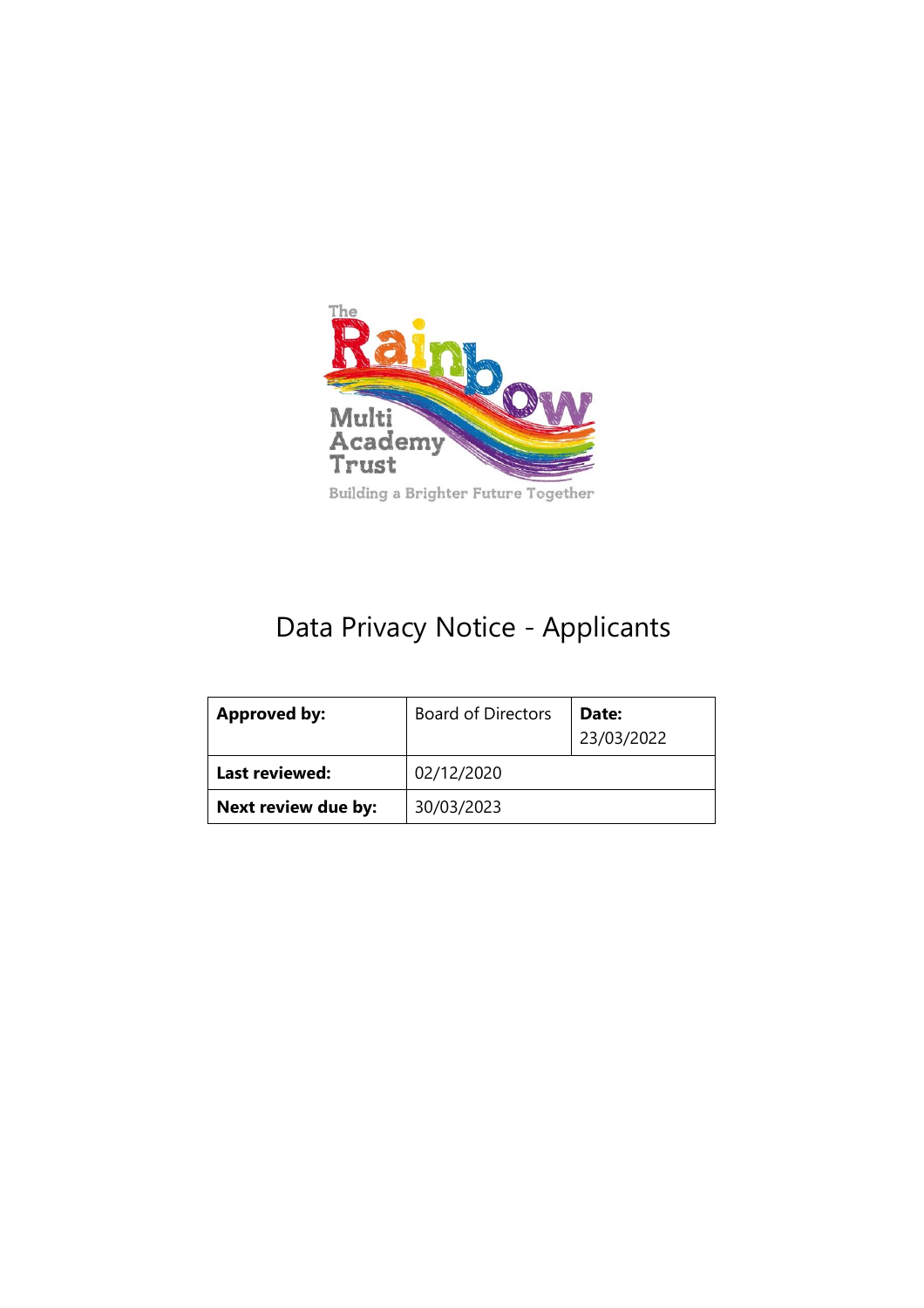We, The Rainbow Multi Academy Trust of Unit 7, King Edward Mine, Troon, Camborne, Cornwall, TR14 9HW, are the 'Data Controller' for the purposes of UK data protection law. Our Data Protection Officer is Glyn Pascoe (see 'Contact us' section below).

#### **1.1 What is a 'privacy notice'?**

A privacy notice is often called a 'fair processing notice' and is designed to inform individuals when data about them is collected, held and processed.

Typical examples of personal data that we may collect, use, store or share (when appropriate) for the purposes of recruitment are:

- Contact details such as name, address, phone numbers, email addresses
- Date of birth
- Marital status
- Gender
- Country of birth
- National Insurance number
- Emergency contact information
- Evidence of how you meet the requirements of the job, including CVs and references
- Evidence of your right to work in the UK and immigration status
- Qualifications and employment records, including work history, working hours along with training and professional memberships
- Work-related performance information including supporting evidence relating to disciplinary procedures, absence and related data
- Supporting collateral for the above, e.g. driving license, passport, birth certificate, photographs
- If you contact us regarding your application, a record of that correspondence.
- The status of your application and updates on how it moves forward.
- CCTV footage collected from our site(s)

The above should be viewed as a non-exhaustive list and additional data may be stored where it is deemed relevant.

We may also collect, store and use information about you that falls into 'special categories' of more sensitive personal data. This includes information about (where applicable):

- Diversity and equal opportunity monitoring information this can include race, ethnicity, religious beliefs, sexual orientation and political opinions.
- Trade union membership
- Health, including any medical conditions, and sickness records

We may also collect, use, store and share (when appropriate) information regarding criminal convictions and offences.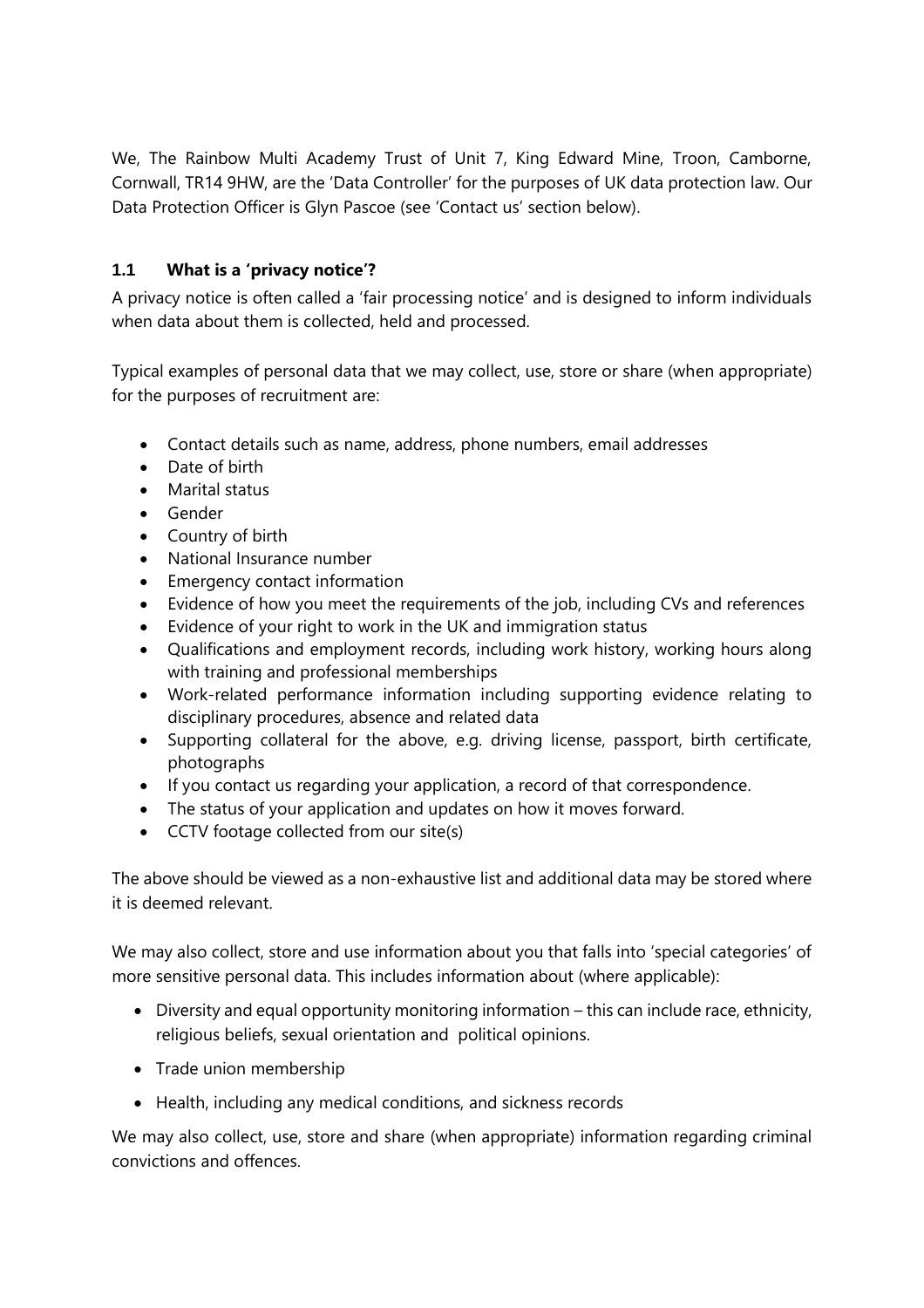We may also hold data about you that we have received from other organisations, including other education institutes, social services and the Disclosure and Barring Service (DBS) in respect of criminal offence information.

## **1.2 What is the purpose of holding the data?**

- Statutory reporting e.g. to demonstrate equal opportunities employment
- To provide safe recruitment in line with government/group/local authority best practise
- To ensure you are the right candidate for the role
- To make contact with yourself
- To ensure that appropriate access arrangements can be provided for candidates.

## **1.3 Use of personal data in automated decision making and profiling?**

We do not process and personal data through automated decision making or profiling.

## **1.4 What is our lawful purpose?**

Data must only be collected and processed when allowable by UK data protection law. Typically, this is when:

- We are required to process data to fulfil a contract Employment or pre-employment checks.
- We are required to hold data to comply with legal obligations To ensure candidates are entitled to work in the UK.
- It is in the public interest to do so processing personal data to perform a task in the public interest.

In addition to the above, it is allowable to hold/process personal data when we have received explicit consent to do so and/or to protect your or someone else's vital interests.

Where you have provided us with consent to use your data, you may withdraw this consent at any time. We will make this clear when requesting your consent and explain how you go about withdrawing consent if you wish to do so.

Some of the reasons listed above for collecting and using personal information about you overlap, and there may be several grounds which justify the academy's use of your data.

Processing criminal convictions and sensitive information; we collect, use and hold sensitive information such as criminal convictions on the lawful basis of contract, legal obligation and public task.

## **1.5 What is our basis for using special category data?**

We only collect, store and process special category data when we have both a lawful basis and one of the below conditions for processing as set out in UK data protection law:

- Explicit consent has been obtained
- Protecting an individual's vital interests in emergency cases where you are physically or legally incapable of giving consent
- The data has already been made public by you
- Processing for legal claims
- Processing for substantial public interest as defined in legislations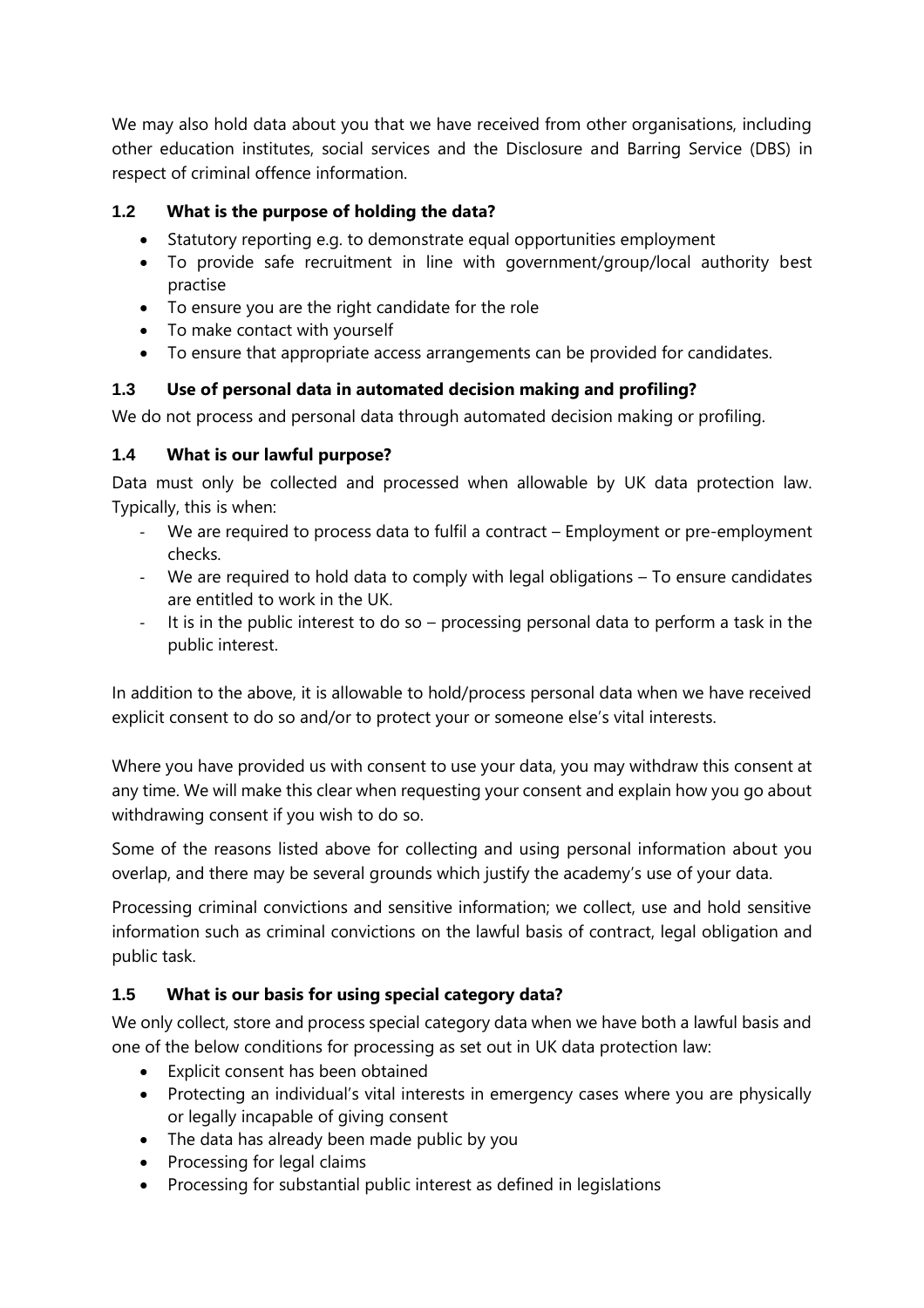- Processing for health or social care purposes, and the processing is done by or under the direction of a health or social work professional or by another person obliged to confidentially under law
- Processing for public health reasons, and the processing is done by or under the direction of a health professional or by another person obliged to confidentially under law
- Processing for archiving purposes, scientific or historical research purposes or for statistical purposes and the processing is in the public interest.
- Performing an obligation or right in relation to employment, social security or social protection law

Criminal offence data is only collected, stored and processed when we have both a lawful basis and one of the below conditions for processing as set out in UK data protection law:

- Consent has been obtained
- Protecting an individual's vital interests in emergency cases where you are physically or legally incapable of giving consent
- The data has already been made public by you
- Processing it for or in connection with legal proceedings, to obtain legal advice or exercise or defence of establishment legal rights
- Processing for reasons of substantial public interest as defined in legislation

## **1.6 How is information collected?**

Personal data will fall into two categories: mandatory (in as much as you must comply with the request to provide the data) and optional (where there is a choice whether to supply information or not). As a Data Controller, we must highlight to you which of the above scenarios is applicable.

Most of the data we hold about you will come from you, but we may also hold data about you from:

- Local authorities
- Government departments or agencies
- Police, courts, tribunal

### **1.7 How is data stored?**

Personal data is kept secure and may only be used for the purposes relevant to administering your recruitment. At the end of the retention period, the data will be subject to our standard record retention schedule and then disposed of securely.

A copy of this schedule can be obtained from the Information and Records Management [Society's Toolkit for Schools](http://irms.org.uk/?page=schoolstoolkit&terms=%22toolkit+and+schools%22).

### **1.8 How we share your data**

Data will not be shared with any third party without your consent unless either allowable by law or indicated as part of our policies. Assuming either of the above apply, data can be shared with: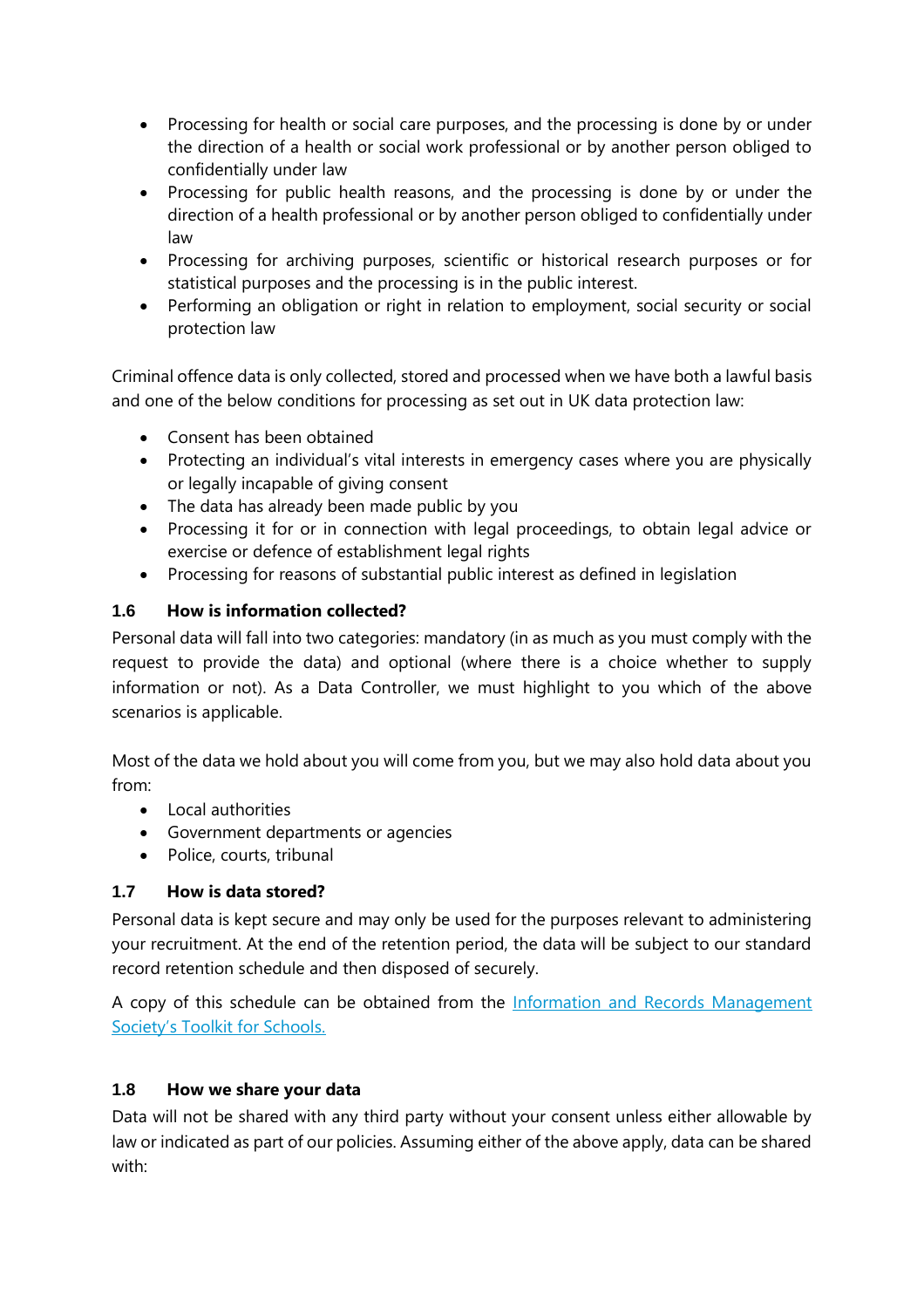- Cornwall local authority to meet our legal obligations to share certain information with them, such as safeguarding concerns.
- Our regulator Ofsted to meet our legal obligations such as safer recruitment and monitoring data.
- Suppliers and service providers to enable them to provide the service we have contracted them for such as HR and recruitment support.
- Professional advisers and consultants
- Employment and recruitment agencies

Where allowable and appropriate, data may be transferred internationally in accordance with UK data protection law.

#### **1.9 How can I see what personal information is held about me? Your rights**

To gain access to a report of the data held about you, please complete a 'subject access request'. If we do hold information about you, we will provide the following information:

- A description of the data
- A reason for holding the data
- Where we obtained the data if not from you
- How long the data will be retained for
- Whether the data has been shared and with whom
- Whether any automated decision-making has been applied
- A copy of the data in an intelligible format

To request access please contact the academy's Data Protection Representative.

#### **1.10 Other rights**

As a data subject, you have the right to:

- Formally object to the use of your data
- In certain circumstances have inaccurate data corrected, removed or restrictions placed on its processing
- In certain circumstances have the data we hold about you deleted or destroyed
- In certain circumstances, be notified of a data breach
- Claim compensation for damages caused by a breach of the data protection regulations
- Make a complaint to the Information Commissioner's Office (ICO)
- Object to the use of your data in decisions being made by automated processes
- Prohibit your data being used to send direct marketing

To exercise any of these rights, please contact the academy's Data Protection Representative (DPR).

#### **1.11 Complaints process**

To make a complaint or discuss a situation where you believe your data may be being misused, please contact the academy in the first instance requesting to speak to the Data Protection Officer.